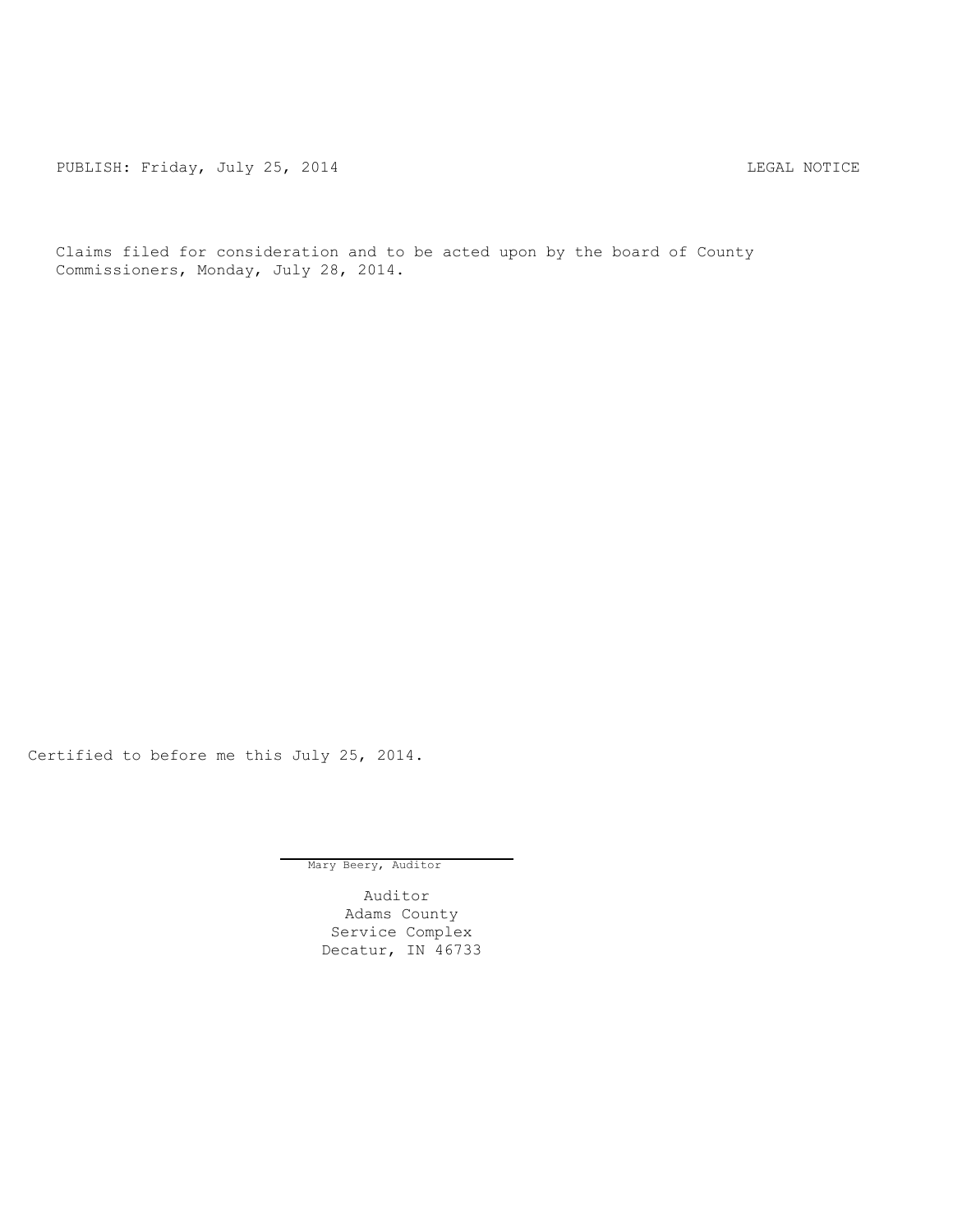

## **Claims Docket for Newspaper Adams County, Indiana**

## For Period: **7/1/2014** to **7/14/2014**

Date Claims to be Paid: **7/28/2014**

*313 W. Jefferson St. Decatur, IN 46733 (219) 724-2600*

| <b>Vendor</b>                            | Amount    | <b>Vendor</b>                         | Amount    |
|------------------------------------------|-----------|---------------------------------------|-----------|
| <b>Adams Memorial Hospital</b>           | 1,744.93  | Indiana Michigan Power                | 13,797.55 |
| <b>Appraisal Research Corporation</b>    | 24,257.82 | Arnold Lumber Co., Inc.               | 4.00      |
| Baker And Sons Plumbing &                | 407.60    | Berne Ready Mix                       | 1,148.28  |
| Berne Tri-Weekly News                    | 82.44     | Suburban Propane LP                   | 169.50    |
| Brateman's, Inc.                         | 3,263.70  | Cintas Location #338                  | 47.26     |
| City Of Decatur                          | 12,735.81 | Decatur True Value                    | 90.41     |
| <b>Complete Printing Service</b>         | 26.00     | Computer Systems, Inc.                | 4,123.00  |
| Craigville Telephone Comp                | 119.00    | Darrell Sigworth                      | 79.64     |
| Decatur Daily Democrat                   | 88.68     | Decatur Postmaster                    | 514.00    |
| Decatur Tire Center                      | 282.34    | Douglas L. Bauman                     | 107.50    |
| Erie Haven                               | 511.75    | Gordon Food Service                   | 1,718.03  |
| H M L, Inc.                              | 65.00     | Hilty Engine Service                  | 303.14    |
| The Janitors Supply Company, Inc.        | 103.31    | Kiess Electric                        | 290.14    |
| Lehman Feed Mill                         | 1,513.50  | Manatron Inc.                         | 100.00    |
| Maumee River Basin Commission            | 11,272.00 | Mind's Eye Graphics                   | 283.32    |
| Monroe Water Department                  | 139.84    | Moser Motor Sales, Inc.               | 450.00    |
| National Oil And Gas                     | 724.52    | Nipsco                                | 84.73     |
| Office Concepts, Inc.                    | 120.00    | Park Center, Inc.                     | 416.18    |
| Plumley Farm Drainage                    | 525.00    | Portland Motor Parts, Inc             | 168.01    |
| Rhonda L. McIntosh                       | 11.49     | Selking International                 | 353.23    |
| Print Shop                               | 372.27    | Thomas Wade Sheets                    | 50.00     |
| Top Supply Company                       | 52.83     | Tractor Supply Credit Plan            | 291.97    |
| <b>Treasurer of Adams County</b>         | 1,195.00  | Tri-State First Aid                   | 22.85     |
| Underground Pipe & Valve,                | 1,245.40  | Welder Services, Inc.                 | 44.40     |
| West Payment Center                      | 508.20    | Witham Toxicology Laboratory          | 2,597.50  |
| Burry, Herman, Miller & Brown, P.C.      | 3,512.49  | Swiss City Veterinary Clinic          | 175.00    |
| Mitchell W. Hicks                        | 500.00    | Schwartz Marathon of Berne Inc.       | 61.42     |
| <b>Adams County Highway Department</b>   | 2,310.71  | Adams County Automotive Supply, Inc.  | 65.09     |
| South Adams Community Schools            | 191.39    | Jay County REMC                       | 157.70    |
| Purdue University                        | 506.44    | Bluhm & Reber                         | 215.00    |
| Waste Management                         | 337.96    | Bixler Insurance, Inc.                | 692.00    |
| Universal Metalcraft, Inc                | 35.00     | Don Myers Plumbing                    | 1,677.85  |
| Office Depot                             | 86.12     | W. A. Jones And Son                   | 908.38    |
| Northern District Clerk's Association    | 80.00     | C & P Machine Service, Inc.           | 912.26    |
| Zurcher's Best-One Tire & Auto Care, Inc | 1,439.03  | Tom Magnan/Special Needs              | 25.80     |
| Kristina Nichols                         | 26.40     | Charles M. Tooley                     | 338.80    |
| Harvest Land Co-op                       | 26,315.92 | Cassandra J. Hammond                  | 45.32     |
| Wal-Mart                                 | 409.45    | Adams County Truck Repair, Inc.       | 797.03    |
| <b>Missy Smitley</b>                     | 65.12     | OnlyInternet.Net Broadband & Wireless | 306.00    |
| <b>Adams County Sheriff's Department</b> | 195.00    | <b>ERS Wireless Communications</b>    | 1,570.90  |
| Michael G. Werling                       | 483.75    | Connie Ellenberger                    | 24.20     |
| Troyer's Market LLC                      | 2,115.90  | Tourkow, Crell, Roenblatt, & Johnston | 1,168.00  |
| Delbert Scheiman                         | 95.00     | <b>Uricks Trucking</b>                | 1,360.00  |
| Allen County Juvenile Center             | 6,600.00  | Adams County Bar Association          | 300.00    |
| <b>HPS</b>                               | 299.89    | Deb Stevens                           | 132.88    |
| Alpine Falls, Inc.                       | 21.97     | Verizon Wireless                      | 1,960.29  |
| <b>Stationair's Express</b>              | 182.74    | SunGard Public Secctor                | 375.00    |
| Landon Patterson                         | 2,307.00  | Karla Marbach                         | 77.38     |